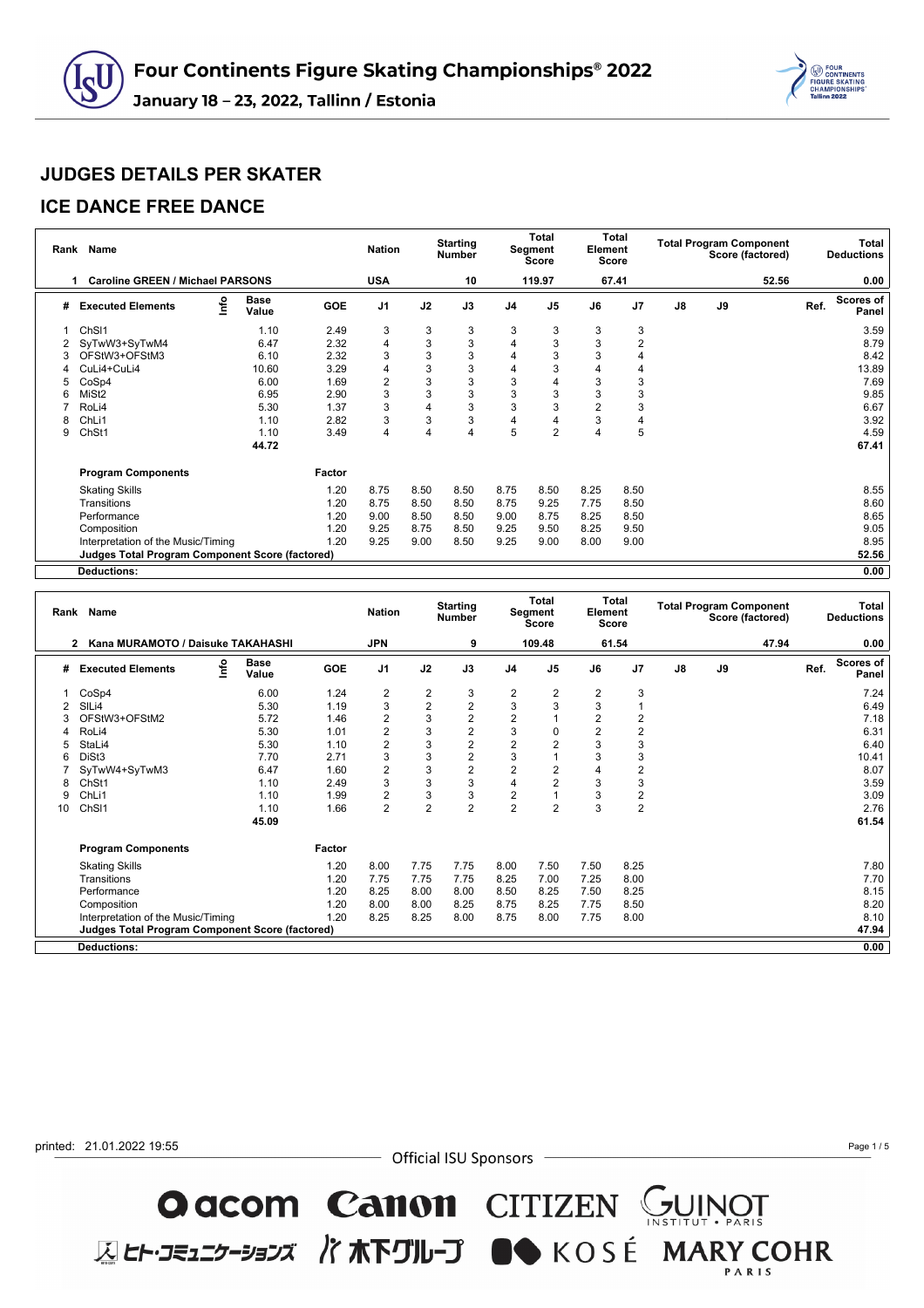

#### **ICE DANCE FREE DANCE**

cU

|   | Rank Name                                              |                      |            | <b>Nation</b>  |                | <b>Starting</b><br><b>Number</b> |                | <b>Total</b><br>Segment<br>Score | Element        | <b>Total</b><br><b>Score</b> |    |    | <b>Total Program Component</b><br>Score (factored) |      | Total<br><b>Deductions</b> |
|---|--------------------------------------------------------|----------------------|------------|----------------|----------------|----------------------------------|----------------|----------------------------------|----------------|------------------------------|----|----|----------------------------------------------------|------|----------------------------|
|   | Christina CARREIRA / Anthony PONOMARENKO<br>3          |                      |            | <b>USA</b>     |                | 8                                |                | 106.32                           |                | 59.82                        |    |    | 46.50                                              |      | 0.00                       |
| # | ١nfo<br><b>Executed Elements</b>                       | <b>Base</b><br>Value | <b>GOE</b> | J <sub>1</sub> | J2             | J3                               | J <sub>4</sub> | J <sub>5</sub>                   | J6             | J <sub>7</sub>               | J8 | J9 |                                                    | Ref. | Scores of<br>Panel         |
|   | CoSp4                                                  | 6.00                 | 1.47       |                | 3              | 3                                | 3              | 3                                | $\overline{2}$ | 2                            |    |    |                                                    |      | 7.47                       |
|   | SyTwW3+SyTwM4                                          | 6.47                 | 1.16       |                | $\overline{2}$ | $\overline{c}$                   | 2              | 2                                |                |                              |    |    |                                                    |      | 7.63                       |
| 3 | OFStW3+OFStM2                                          | 5.72                 | 1.60       |                | 3              | $\overline{2}$                   | 3              |                                  | 3              | $\overline{2}$               |    |    |                                                    |      | 7.32                       |
|   | SILi4+RoLi4                                            | 10.60                | 2.56       | $\overline{2}$ |                | 3                                | 3              | 2                                | 3              | 3                            |    |    |                                                    |      | 13.16                      |
| 5 | DiSt <sub>2</sub>                                      | 6.95                 | 1.94       |                | 3              | $\overline{2}$                   | $\overline{c}$ |                                  | $\overline{2}$ | 3                            |    |    |                                                    |      | 8.89                       |
| 6 | StaLi3                                                 | 4.55                 | 1.19       | $\overline{2}$ | 3              | 3                                | $\overline{2}$ | 2                                | 3              | 3                            |    |    |                                                    |      | 5.74                       |
|   | ChSp1                                                  | 1.10                 | 2.16       | 3              |                | 3                                | 3              | $\overline{2}$                   | $\overline{2}$ | $\overline{2}$               |    |    |                                                    |      | 3.26                       |
| 8 | ChSt1                                                  | 1.10                 | 1.83       | $\overline{2}$ | 2              | 2                                | 3              |                                  | 3              | $\overline{2}$               |    |    |                                                    |      | 2.93                       |
| 9 | ChLi1                                                  | 1.10                 | 2.32       | $\overline{1}$ | 3              | 3                                | 3              | $\overline{2}$                   | 3              | 3                            |    |    |                                                    |      | 3.42                       |
|   |                                                        | 43.59                |            |                |                |                                  |                |                                  |                |                              |    |    |                                                    |      | 59.82                      |
|   | <b>Program Components</b>                              |                      | Factor     |                |                |                                  |                |                                  |                |                              |    |    |                                                    |      |                            |
|   | <b>Skating Skills</b>                                  |                      | 1.20       | 7.50           | 8.00           | 7.75                             | 8.00           | 7.50                             | 7.50           | 7.75                         |    |    |                                                    |      | 7.70                       |
|   | Transitions                                            |                      | 1.20       | 7.25           | 7.75           | 7.75                             | 8.00           | 7.25                             | 7.00           | 7.50                         |    |    |                                                    |      | 7.50                       |
|   | Performance                                            |                      | 1.20       | 7.75           | 8.00           | 8.00                             | 8.50           | 7.50                             | 7.50           | 8.00                         |    |    |                                                    |      | 7.85                       |
|   | Composition                                            |                      | 1.20       | 7.50           | 7.75           | 7.75                             | 8.25           | 8.25                             | 7.50           | 8.00                         |    |    |                                                    |      | 7.85                       |
|   | Interpretation of the Music/Timing                     |                      | 1.20       | 7.50           | 8.00           | 8.00                             | 8.50           | 8.00                             | 7.25           | 7.75                         |    |    |                                                    |      | 7.85                       |
|   | <b>Judges Total Program Component Score (factored)</b> |                      |            |                |                |                                  |                |                                  |                |                              |    |    |                                                    |      | 46.50                      |
|   | <b>Deductions:</b>                                     |                      |            |                |                |                                  |                |                                  |                |                              |    |    |                                                    |      | 0.00                       |

| Rank | Name                                                   |                      |        | <b>Nation</b>  |                | <b>Starting</b><br><b>Number</b> |                         | <b>Total</b><br>Segment<br><b>Score</b> | Element        | <b>Total</b><br><b>Score</b> |    |    | <b>Total Program Component</b><br>Score (factored) |      | Total<br><b>Deductions</b> |
|------|--------------------------------------------------------|----------------------|--------|----------------|----------------|----------------------------------|-------------------------|-----------------------------------------|----------------|------------------------------|----|----|----------------------------------------------------|------|----------------------------|
|      | Carolane SOUCISSE / Shane FIRUS<br>4                   |                      |        | <b>CAN</b>     |                | $\overline{7}$                   |                         | 103.30                                  |                | 57.22                        |    |    | 46.08                                              |      | 0.00                       |
| #    | Info<br><b>Executed Elements</b>                       | <b>Base</b><br>Value | GOE    | J <sub>1</sub> | J2             | J3                               | J <sub>4</sub>          | J <sub>5</sub>                          | J6             | J <sub>7</sub>               | J8 | J9 |                                                    | Ref. | <b>Scores of</b><br>Panel  |
|      | ChSt1                                                  | 1.10                 | 1.99   | 4              | $\mathbf 2$    | 2                                | 3                       | 2                                       | $\overline{2}$ | 3                            |    |    |                                                    |      | 3.09                       |
|      | SILi4+RoLi4                                            | 10.60                | 2.20   | 3              | 3              | $\overline{\mathbf{c}}$          | $\overline{\mathbf{c}}$ | $\overline{2}$                          | $\overline{2}$ | 3                            |    |    |                                                    |      | 12.80                      |
|      | DiSt1                                                  | 6.45                 | 2.13   | $\overline{2}$ | $\overline{c}$ | $\overline{2}$                   | 2                       |                                         | 3              | 3                            |    |    |                                                    |      | 8.58                       |
|      | ChSp1                                                  | 1.10                 | 1.66   | $\overline{2}$ | $\overline{c}$ | $\overline{\mathbf{c}}$          | $\overline{\mathbf{c}}$ |                                         | $\overline{2}$ | 3                            |    |    |                                                    |      | 2.76                       |
|      | SyTwW4+SyTwM3                                          | 6.47                 | 1.16   | 1              | $\overline{2}$ | $\overline{2}$                   | $\overline{2}$          |                                         |                | 2                            |    |    |                                                    |      | 7.63                       |
|      | CoSp4                                                  | 6.00                 | 1.02   | 3              | $\overline{2}$ | $\overline{2}$                   |                         |                                         | $\overline{2}$ | $\overline{2}$               |    |    |                                                    |      | 7.02                       |
|      | CuLi4                                                  | 5.30                 | 0.92   | $\overline{2}$ | $\overline{2}$ | $\overline{2}$                   |                         | 2                                       | 3              | 2                            |    |    |                                                    |      | 6.22                       |
| 8    | OFStW1+OFStM2                                          | 5.09                 | 1.60   | $\overline{2}$ | 3              | 3                                | 2                       |                                         | $\overline{2}$ | 2                            |    |    |                                                    |      | 6.69                       |
| 9    | ChL <sub>i1</sub>                                      | 1.10                 | 1.33   | $\overline{1}$ |                | $\overline{2}$                   |                         | 2                                       | 3              | $\overline{2}$               |    |    |                                                    |      | 2.43                       |
|      |                                                        | 43.21                |        |                |                |                                  |                         |                                         |                |                              |    |    |                                                    |      | 57.22                      |
|      | <b>Program Components</b>                              |                      | Factor |                |                |                                  |                         |                                         |                |                              |    |    |                                                    |      |                            |
|      | <b>Skating Skills</b>                                  |                      | 1.20   | 8.00           | 7.75           | 7.50                             | 7.50                    | 7.50                                    | 7.25           | 8.00                         |    |    |                                                    |      | 7.65                       |
|      | Transitions                                            |                      | 1.20   | 7.75           | 7.50           | 7.25                             | 7.50                    | 7.25                                    | 7.00           | 7.75                         |    |    |                                                    |      | 7.45                       |
|      | Performance                                            |                      | 1.20   | 8.00           | 7.50           | 7.50                             | 8.00                    | 7.75                                    | 7.00           | 7.75                         |    |    |                                                    |      | 7.70                       |
|      | Composition                                            |                      | 1.20   | 8.00           | 7.50           | 7.50                             | 8.25                    | 7.75                                    | 7.25           | 8.25                         |    |    |                                                    |      | 7.80                       |
|      | Interpretation of the Music/Timing                     |                      | 1.20   | 8.00           | 7.75           | 7.75                             | 8.25                    | 7.75                                    | 7.25           | 7.75                         |    |    |                                                    |      | 7.80                       |
|      | <b>Judges Total Program Component Score (factored)</b> |                      |        |                |                |                                  |                         |                                         |                |                              |    |    |                                                    |      | 46.08                      |
|      | <b>Deductions:</b>                                     |                      |        |                |                |                                  |                         |                                         |                |                              |    |    |                                                    |      | 0.00                       |



- Official ISU Sponsors -

**O acom Canon** CITIZEN CUINOT

**区ヒト・コミュニケーションズ バホ下グループ ■●** KOSÉ MARY COHR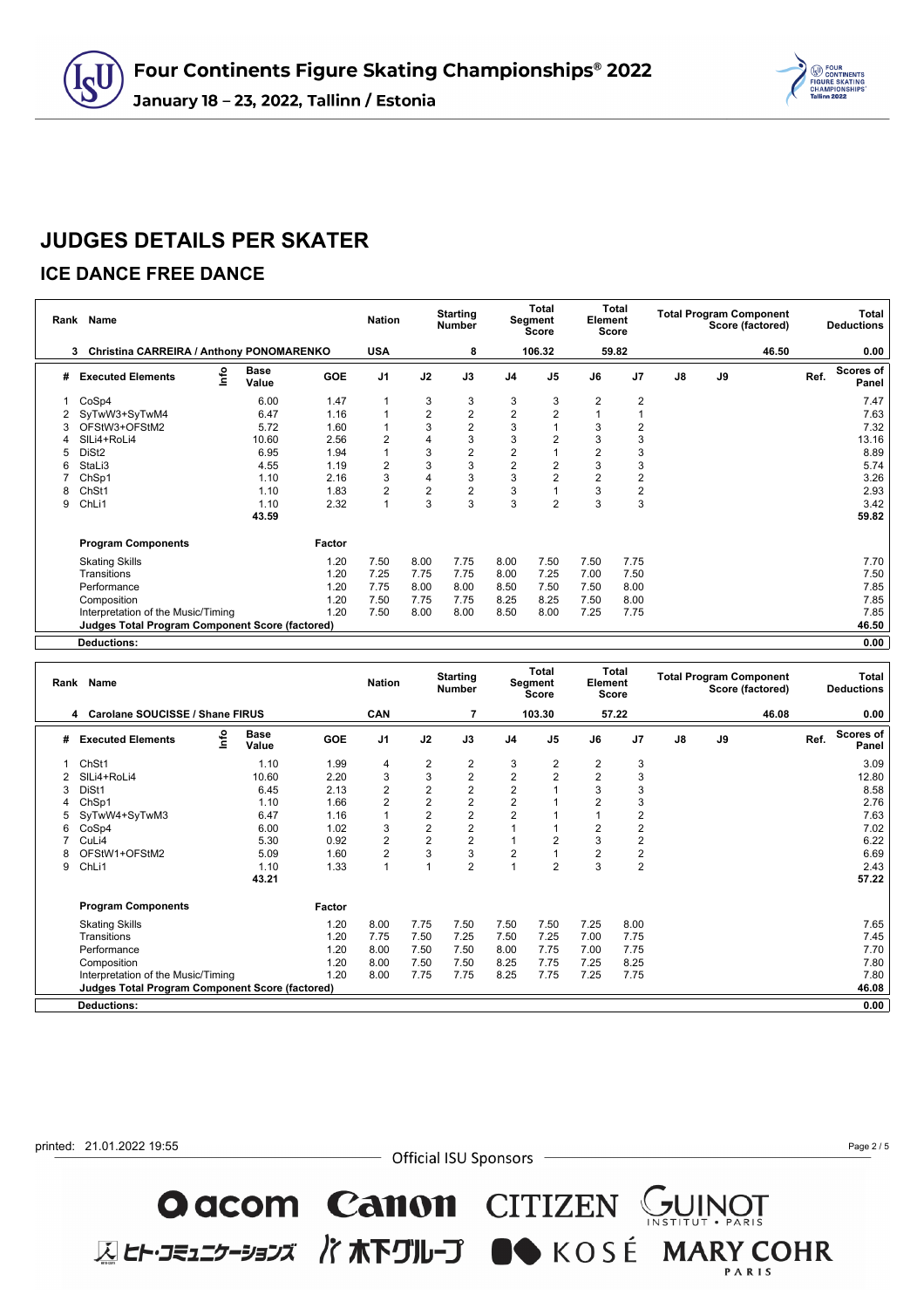

### **ICE DANCE FREE DANCE**

cU

|    | Rank Name                                       |                      |        | <b>Nation</b>  |                | <b>Starting</b><br><b>Number</b> |                | Total<br>Segment<br>Score | Element        | Total<br>Score |               |    | <b>Total Program Component</b><br>Score (factored) |      | Total<br><b>Deductions</b> |
|----|-------------------------------------------------|----------------------|--------|----------------|----------------|----------------------------------|----------------|---------------------------|----------------|----------------|---------------|----|----------------------------------------------------|------|----------------------------|
|    | Emily BRATTI / Ian SOMERVILLE<br>5              |                      |        | <b>USA</b>     |                | 5                                |                | 101.82                    |                | 57.30          |               |    | 44.52                                              |      | 0.00                       |
| #  | lnfo<br><b>Executed Elements</b>                | <b>Base</b><br>Value | GOE    | J <sub>1</sub> | J2             | J3                               | J <sub>4</sub> | J <sub>5</sub>            | J6             | J7             | $\mathsf{J}8$ | J9 |                                                    | Ref. | Scores of<br>Panel         |
|    | SyTwW4+SyTwM4                                   | 6.84                 | 1.89   | 3              | $\overline{2}$ | 2                                | 3              | 2                         | 4              | 3              |               |    |                                                    |      | 8.73                       |
| 2  | DiSt1                                           | 6.45                 | 1.94   | $\overline{2}$ | $\overline{2}$ | $\overline{2}$                   | 2              | $\overline{2}$            | $\overline{2}$ | $\overline{2}$ |               |    |                                                    |      | 8.39                       |
| 3  | CuLi4                                           | 5.30                 | 1.01   | 3              | $\overline{2}$ | $\overline{2}$                   | $\overline{2}$ |                           | $\overline{2}$ | 3              |               |    |                                                    |      | 6.31                       |
|    | StaLi4                                          | 5.30                 | 0.92   | $\overline{2}$ |                | $\overline{2}$                   | $\overline{2}$ | $\overline{2}$            | $\overline{2}$ | 2              |               |    |                                                    |      | 6.22                       |
| 5  | OFStW1+OFStM3                                   | 5.47                 | 1.60   | $\overline{2}$ | $\overline{2}$ | $\overline{2}$                   | 2              | $\overline{2}$            | 3              | 3              |               |    |                                                    |      | 7.07                       |
| 6  | CoSp4                                           | 6.00                 | 1.58   | 3              | $\overline{2}$ | 3                                | 3              | 3                         | 3              | 2              |               |    |                                                    |      | 7.58                       |
|    | RoLi4                                           | 5.30                 | 0.92   | $\overline{2}$ | $\overline{2}$ | $\overline{2}$                   | 2              | $\overline{2}$            | 3              | 2              |               |    |                                                    |      | 6.22                       |
| 8  | ChSI1                                           | 1.10                 | 1.49   | $\overline{2}$ |                | $\overline{2}$                   | 2              |                           | $\overline{2}$ | 2              |               |    |                                                    |      | 2.59                       |
| 9  | ChSt1                                           | 1.10                 | 0.83   | $\overline{2}$ | 0              |                                  | $\overline{2}$ | -1                        |                |                |               |    |                                                    |      | 1.93                       |
| 10 | ChTw1                                           | 1.10                 | 1.16   | 3              | 0              | $\overline{2}$                   | $\overline{2}$ | $-1$                      | $\overline{2}$ |                |               |    |                                                    |      | 2.26                       |
|    |                                                 | 43.96                |        |                |                |                                  |                |                           |                |                |               |    |                                                    |      | 57.30                      |
|    | <b>Program Components</b>                       |                      | Factor |                |                |                                  |                |                           |                |                |               |    |                                                    |      |                            |
|    | <b>Skating Skills</b>                           |                      | 1.20   | 7.50           | 7.00           | 7.00                             | 7.50           | 6.25                      | 7.25           | 7.50           |               |    |                                                    |      | 7.25                       |
|    | Transitions                                     |                      | 1.20   | 7.50           | 7.00           | 7.00                             | 7.25           | 7.50                      | 7.25           | 7.50           |               |    |                                                    |      | 7.30                       |
|    | Performance                                     |                      | 1.20   | 7.75           | 7.25           | 7.25                             | 7.50           | 7.25                      | 7.00           | 7.50           |               |    |                                                    |      | 7.35                       |
|    | Composition                                     |                      | 1.20   | 8.00           | 7.25           | 7.25                             | 7.75           | 8.00                      | 7.25           | 8.00           |               |    |                                                    |      | 7.65                       |
|    | Interpretation of the Music/Timing              |                      | 1.20   | 8.00           | 7.50           | 7.50                             | 7.50           | 7.50                      | 7.25           | 7.75           |               |    |                                                    |      | 7.55                       |
|    | Judges Total Program Component Score (factored) |                      |        |                |                |                                  |                |                           |                |                |               |    |                                                    |      | 44.52                      |
|    | <b>Deductions:</b>                              |                      |        |                |                |                                  |                |                           |                |                |               |    |                                                    |      | 0.00                       |

| Rank | Name                                                   |      |                      |         | <b>Nation</b>  |                | <b>Starting</b><br><b>Number</b> |                | Total<br>Segment<br><b>Score</b> | Element        | Total<br><b>Score</b> |    |    | <b>Total Program Component</b><br>Score (factored) |      | Total<br><b>Deductions</b> |
|------|--------------------------------------------------------|------|----------------------|---------|----------------|----------------|----------------------------------|----------------|----------------------------------|----------------|-----------------------|----|----|----------------------------------------------------|------|----------------------------|
|      | Marie-Jade LAURIAULT / Romain le GAC<br>6              |      |                      |         | <b>CAN</b>     |                | 6                                |                | 98.23                            |                | 54.77                 |    |    | 44.46                                              |      | $-1.00$                    |
| #    | <b>Executed Elements</b>                               | ١nfo | <b>Base</b><br>Value | GOE     | J <sub>1</sub> | J2             | J3                               | J <sub>4</sub> | J <sub>5</sub>                   | J6             | J <sub>7</sub>        | J8 | J9 |                                                    | Ref. | Scores of<br>Panel         |
|      | StaLi4                                                 |      | 5.30                 | 1.37    | 3              | 3              | 2                                | 3              | 3                                | 3              | 3                     |    |    |                                                    |      | 6.67                       |
|      | ChSp1                                                  |      | 1.10                 | 2.16    | $\overline{2}$ | $\mathbf 2$    | 3                                | 3              | 2                                | 3              | 3                     |    |    |                                                    |      | 3.26                       |
|      | SyTwWB+SyTwM4                                          | F    | 4.22                 | $-1.45$ | $-3$           | $-3$           | $-3$                             | $-3$           | $-3$                             | $-3$           | $-3$                  |    |    |                                                    |      | 2.77                       |
| 4    | DiSt <sub>2</sub>                                      |      | 6.95                 | 1.94    | $\overline{2}$ | $\overline{2}$ | $\overline{2}$                   | $\overline{2}$ |                                  | $\overline{2}$ | $\overline{c}$        |    |    |                                                    |      | 8.89                       |
|      | SILi4+RoLi4                                            |      | 10.60                | 2.38    | 3              | $\overline{2}$ | $\overline{2}$                   | 3              | $\overline{2}$                   | 3              | 3                     |    |    |                                                    |      | 12.98                      |
| 6    | OFStW1+OFStM2                                          |      | 5.09                 | 1.46    | $\overline{2}$ | $\mathbf 0$    | $\overline{2}$                   | 3              | $\overline{2}$                   | 3              |                       |    |    |                                                    |      | 6.55                       |
|      | ChSt1                                                  |      | 1.10                 | 1.83    | 3              | $\overline{2}$ | $\overline{2}$                   | 3              |                                  | $\overline{2}$ | 2                     |    |    |                                                    |      | 2.93                       |
| 8    | CoSp4                                                  |      | 6.00                 | 1.13    | $\overline{2}$ | $\overline{2}$ | $\overline{\mathbf{c}}$          | $\overline{2}$ | $\overline{2}$                   | 3              | 2                     |    |    |                                                    |      | 7.13                       |
| 9    | ChLi1                                                  |      | 1.10                 | 2.49    | $\overline{4}$ | 3              | 3                                | 4              | $\overline{2}$                   | 3              | $\overline{2}$        |    |    |                                                    |      | 3.59                       |
|      |                                                        |      | 41.46                |         |                |                |                                  |                |                                  |                |                       |    |    |                                                    |      | 54.77                      |
|      | <b>Program Components</b>                              |      |                      | Factor  |                |                |                                  |                |                                  |                |                       |    |    |                                                    |      |                            |
|      | <b>Skating Skills</b>                                  |      |                      | 1.20    | 7.75           | 7.25           | 7.25                             | 7.75           | 7.50                             | 7.25           | 7.25                  |    |    |                                                    |      | 7.40                       |
|      | Transitions                                            |      |                      | 1.20    | 7.50           | 7.25           | 7.00                             | 7.50           | 7.50                             | 7.00           | 7.00                  |    |    |                                                    |      | 7.25                       |
|      | Performance                                            |      |                      | 1.20    | 7.50           | 7.50           | 7.00                             | 8.00           | 7.25                             | 7.00           | 7.00                  |    |    |                                                    |      | 7.25                       |
|      | Composition                                            |      |                      | 1.20    | 7.75           | 7.50           | 7.50                             | 8.25           | 8.00                             | 7.25           | 7.50                  |    |    |                                                    |      | 7.65                       |
|      | Interpretation of the Music/Timing                     |      |                      | 1.20    | 7.50           | 7.75           | 7.50                             | 8.50           | 7.75                             | 7.00           | 7.00                  |    |    |                                                    |      | 7.50                       |
|      | <b>Judges Total Program Component Score (factored)</b> |      |                      |         |                |                |                                  |                |                                  |                |                       |    |    |                                                    |      | 44.46                      |
|      | <b>Deductions:</b><br>Falls                            |      |                      | $-1.00$ | (1)            |                |                                  |                |                                  |                |                       |    |    |                                                    |      | $-1.00$                    |

F Fall

printed: 21.01.2022 19:55

- Official ISU Sponsors -

O acom Canon CITIZEN SUINOT

**区ヒト・コミュニケーションズ バホ下グループ ■◆** KOSÉ MARY COHR

Page 3 / 5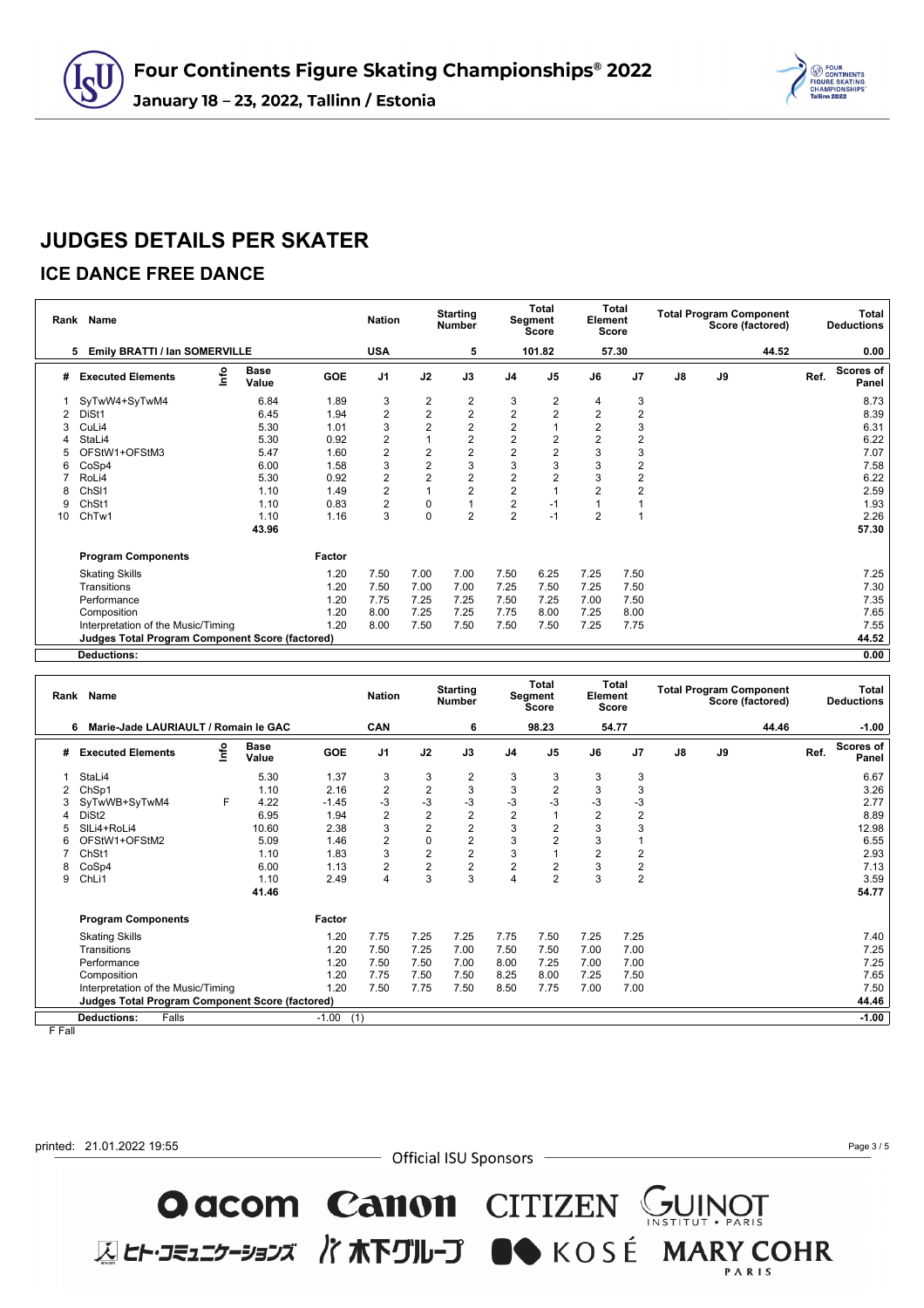

### **ICE DANCE FREE DANCE**

 $\overline{\mathsf{d}}$ 

|    | Rank Name                                              |                      |        | <b>Nation</b>  |                | <b>Starting</b><br><b>Number</b> |                | <b>Total</b><br>Segment<br>Score | Element        | <b>Total</b><br>Score |               |    | <b>Total Program Component</b><br>Score (factored) |      | Total<br><b>Deductions</b> |
|----|--------------------------------------------------------|----------------------|--------|----------------|----------------|----------------------------------|----------------|----------------------------------|----------------|-----------------------|---------------|----|----------------------------------------------------|------|----------------------------|
|    | <b>Haley SALES / Nikolas WAMSTEEKER</b>                |                      |        | CAN            |                | 4                                |                | 98.04                            |                | 55.44                 |               |    | 42.60                                              |      | 0.00                       |
| #  | lnfo<br><b>Executed Elements</b>                       | <b>Base</b><br>Value | GOE    | J <sub>1</sub> | J2             | J3                               | J <sub>4</sub> | J <sub>5</sub>                   | J6             | J7                    | $\mathsf{J}8$ | J9 |                                                    | Ref. | Scores of<br>Panel         |
|    | StaLi3                                                 | 4.55                 | 1.19   | 3              | 2              | 3                                | 2              | 2                                | 3              | 3                     |               |    |                                                    |      | 5.74                       |
|    | OFStW2+OFStM3                                          | 5.72                 | 0.87   | $\overline{1}$ | $\mathbf 0$    | $\overline{2}$                   | $\overline{2}$ | $\Omega$                         | $\overline{2}$ |                       |               |    |                                                    |      | 6.59                       |
| 3  | CiSt <sub>2</sub>                                      | 6.95                 | 1.16   | 0              |                |                                  |                |                                  | $\overline{2}$ | $\overline{2}$        |               |    |                                                    |      | 8.11                       |
|    | RoLi4                                                  | 5.30                 | 1.10   | $\overline{2}$ | 2              | 3                                | 3              | 2                                | 3              | $\overline{2}$        |               |    |                                                    |      | 6.40                       |
| 5  | CoSp4                                                  | 6.00                 | 1.13   | $\overline{2}$ |                | $\overline{2}$                   | $\overline{2}$ | $\overline{2}$                   | 3              | $\overline{2}$        |               |    |                                                    |      | 7.13                       |
| 6  | SILi4                                                  | 5.30                 | 0.64   |                |                | $\overline{2}$                   | $\overline{2}$ |                                  | 2              |                       |               |    |                                                    |      | 5.94                       |
|    | ChSp1                                                  | 1.10                 | 2.16   | 3              | $\overline{2}$ | 3                                |                | $\overline{2}$                   | 3              | 3                     |               |    |                                                    |      | 3.26                       |
| 8  | ChSt1                                                  | 1.10                 | 1.49   |                | 0              | $\overline{2}$                   | 3              |                                  | 3              | $\overline{2}$        |               |    |                                                    |      | 2.59                       |
| 9  | SyTwW4+SyTwM4                                          | 6.84                 | 0.58   |                | 0              | $\overline{2}$                   | $-1$           | 0                                | 2              |                       |               |    |                                                    |      | 7.42                       |
| 10 | ChLi1                                                  | 1.10                 | 1.16   | 1              |                | $\overline{2}$                   | 2              |                                  | $\overline{2}$ |                       |               |    |                                                    |      | 2.26                       |
|    |                                                        | 43.96                |        |                |                |                                  |                |                                  |                |                       |               |    |                                                    |      | 55.44                      |
|    | <b>Program Components</b>                              |                      | Factor |                |                |                                  |                |                                  |                |                       |               |    |                                                    |      |                            |
|    | <b>Skating Skills</b>                                  |                      | 1.20   | 7.25           | 6.75           | 7.25                             | 7.00           | 7.00                             | 7.25           | 7.25                  |               |    |                                                    |      | 7.15                       |
|    | Transitions                                            |                      | 1.20   | 6.50           | 6.75           | 7.25                             | 6.75           | 7.00                             | 7.00           | 6.75                  |               |    |                                                    |      | 6.85                       |
|    | Performance                                            |                      | 1.20   | 6.75           | 7.00           | 7.50                             | 6.75           | 7.25                             | 7.25           | 7.00                  |               |    |                                                    |      | 7.05                       |
|    | Composition                                            |                      | 1.20   | 6.75           | 6.75           | 7.75                             | 7.50           | 7.25                             | 7.25           | 7.25                  |               |    |                                                    |      | 7.20                       |
|    | Interpretation of the Music/Timing                     |                      | 1.20   | 6.50           | 7.00           | 7.75                             | 7.50           | 7.25                             | 7.25           | 7.25                  |               |    |                                                    |      | 7.25                       |
|    | <b>Judges Total Program Component Score (factored)</b> |                      |        |                |                |                                  |                |                                  |                |                       |               |    |                                                    |      | 42.60                      |
|    | <b>Deductions:</b>                                     |                      |        |                |                |                                  |                |                                  |                |                       |               |    |                                                    |      | 0.00                       |

| Rank | Name                                                   |                      |            | <b>Nation</b>           |                         | <b>Starting</b><br><b>Number</b> |                         | <b>Total</b><br>Segment<br>Score | Element        | <b>Total</b><br><b>Score</b> |               | <b>Total Program Component</b> | Score (factored) |      | Total<br><b>Deductions</b> |
|------|--------------------------------------------------------|----------------------|------------|-------------------------|-------------------------|----------------------------------|-------------------------|----------------------------------|----------------|------------------------------|---------------|--------------------------------|------------------|------|----------------------------|
|      | <b>Holly HARRIS / Jason CHAN</b><br>8                  |                      |            | <b>AUS</b>              |                         | 3                                |                         | 97.93                            |                | 56.35                        |               |                                | 41.58            |      | 0.00                       |
| #    | ۴o<br><b>Executed Elements</b>                         | <b>Base</b><br>Value | <b>GOE</b> | J1                      | J2                      | J3                               | J <sub>4</sub>          | J <sub>5</sub>                   | J6             | J7                           | $\mathsf{J}8$ | J9                             |                  | Ref. | Scores of<br>Panel         |
|      | StaLi4                                                 | 5.30                 | 0.92       | $\overline{\mathbf{c}}$ | $\overline{c}$          | $\overline{c}$                   | 2                       | 3                                | $\overline{2}$ | 2                            |               |                                |                  |      | 6.22                       |
|      | SyTwW4+SyTwM3                                          | 6.47                 | 0.87       | 1                       | $\overline{1}$          | $\mathbf{1}$                     | $\overline{\mathbf{c}}$ |                                  | 3              | 0                            |               |                                |                  |      | 7.34                       |
|      | CuLi4                                                  | 5.30                 | 0.92       | 2                       | $\overline{c}$          | $\overline{c}$                   | $\overline{2}$          | $\overline{2}$                   | $\overline{2}$ | 2                            |               |                                |                  |      | 6.22                       |
|      | OFStW2+OFStM3                                          | 5.72                 | 1.16       |                         | $\overline{2}$          | $\overline{2}$                   | 3                       |                                  | $\overline{2}$ |                              |               |                                |                  |      | 6.88                       |
| ٠h   | CoSp3                                                  | 5.25                 | 1.02       | 1                       | $\overline{\mathbf{c}}$ | $\overline{c}$                   |                         | $\overline{2}$                   | 3              | 2                            |               |                                |                  |      | 6.27                       |
|      | ChSt1                                                  | 1.10                 | 1.66       | $\overline{2}$          | $\overline{2}$          | $\overline{2}$                   | $\overline{2}$          | $\overline{2}$                   | $\overline{2}$ | 2                            |               |                                |                  |      | 2.76                       |
|      | DiSt3                                                  | 7.70                 | 1.55       | 1                       | $\overline{\mathbf{c}}$ | $\overline{2}$                   | $\overline{c}$          |                                  | $\overline{2}$ |                              |               |                                |                  |      | 9.25                       |
|      | ChSI1                                                  | 1.10                 | 1.33       | 2                       | $\frac{2}{2}$           | $\frac{2}{2}$                    |                         |                                  | 3              |                              |               |                                |                  |      | 2.43                       |
|      | ChSp1                                                  | 1.10                 | 1.66       | $\overline{2}$          |                         |                                  | $\overline{\mathbf{c}}$ |                                  | $\overline{2}$ | $\overline{\mathbf{c}}$      |               |                                |                  |      | 2.76                       |
| 10   | RoLi4                                                  | 5.30                 | 0.92       | $\overline{2}$          | $\overline{2}$          | $\overline{2}$                   | 2                       | и                                | 3              | $\overline{2}$               |               |                                |                  |      | 6.22                       |
|      |                                                        | 44.34                |            |                         |                         |                                  |                         |                                  |                |                              |               |                                |                  |      | 56.35                      |
|      | <b>Program Components</b>                              |                      | Factor     |                         |                         |                                  |                         |                                  |                |                              |               |                                |                  |      |                            |
|      | <b>Skating Skills</b>                                  |                      | 1.20       | 6.50                    | 7.25                    | 6.75                             | 6.50                    | 7.50                             | 6.75           | 7.00                         |               |                                |                  |      | 6.85                       |
|      | Transitions                                            |                      | 1.20       | 6.00                    | 7.50                    | 6.75                             | 6.50                    | 6.50                             | 6.50           | 6.50                         |               |                                |                  |      | 6.55                       |
|      | Performance                                            |                      | 1.20       | 6.50                    | 7.50                    | 7.25                             | 7.00                    | 7.25                             | 7.00           | 6.75                         |               |                                |                  |      | 7.05                       |
|      | Composition                                            |                      | 1.20       | 6.50                    | 7.50                    | 7.00                             | 7.25                    | 7.50                             | 7.00           | 6.75                         |               |                                |                  |      | 7.10                       |
|      | Interpretation of the Music/Timing                     |                      | 1.20       | 6.50                    | 7.75                    | 7.25                             | 7.00                    | 7.75                             | 6.75           | 6.75                         |               |                                |                  |      | 7.10                       |
|      | <b>Judges Total Program Component Score (factored)</b> |                      |            |                         |                         |                                  |                         |                                  |                |                              |               |                                |                  |      | 41.58                      |
|      | <b>Deductions:</b>                                     |                      |            |                         |                         |                                  |                         |                                  |                |                              |               |                                |                  |      | 0.00                       |

printed: 21.01.2022 19:55

- Official ISU Sponsors -

O acom Canon CITIZEN SUINOT

**区ヒト・コミュニケーションズ バホ下グループ ■●** KOSÉ MARY COHR

Page 4 / 5